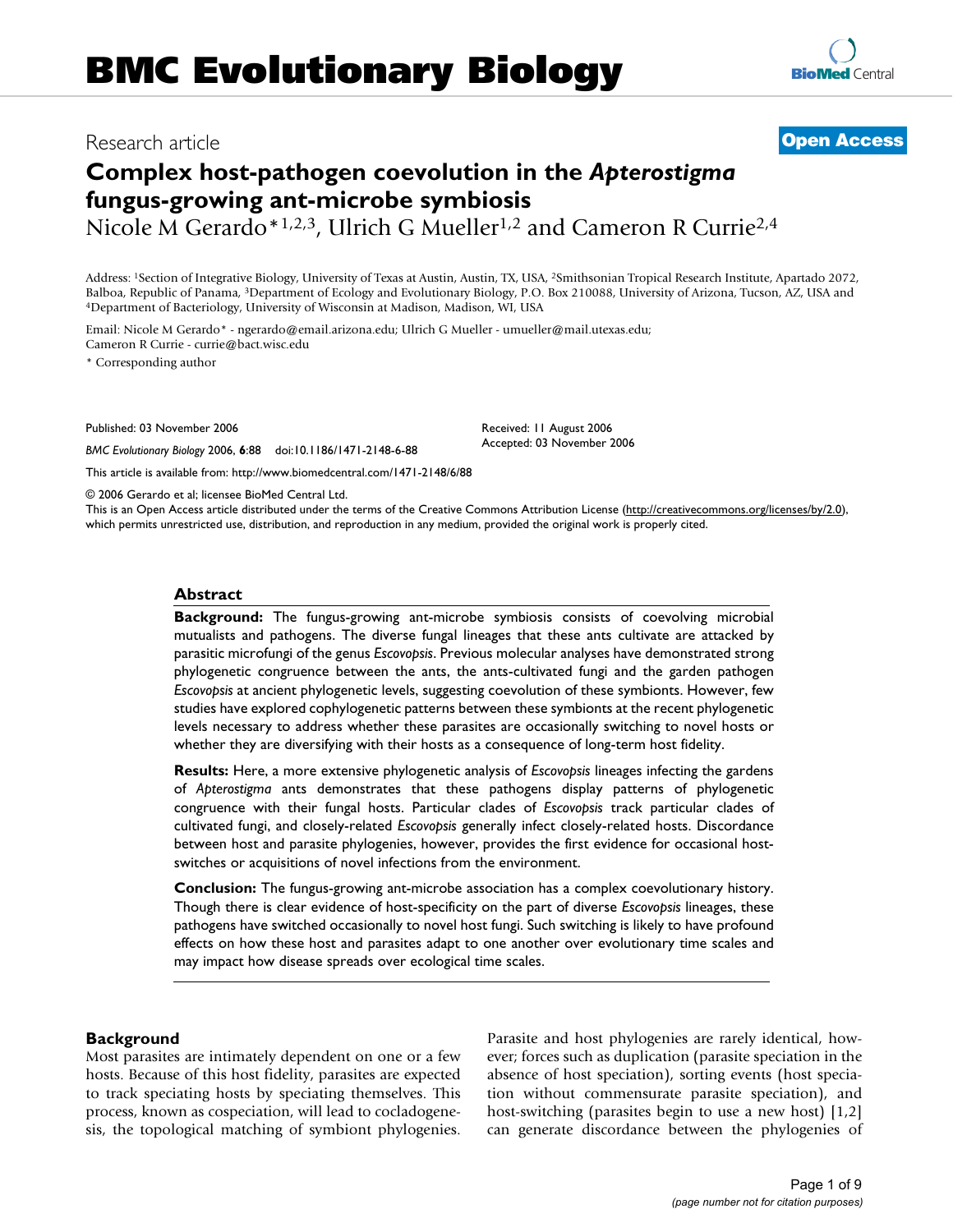hosts and their symbionts. Despite these complications, congruent phylogenies are known in host-parasite associations [3-5] and in host-mutualist associations as well [6- 8].

The fungus-growing ant-microbe symbiosis is a novel example of a system in which cocladogenesis occurs between a host and both its mutualistic and parasitic symbionts. Research over the last decade has demonstrated the congruence of the phylogenies of fungus-growing ants, the fungi that they cultivate (i.e., their fungal cultivars) and the cultivar-attacking pathogen *Escovopsis* at ancient phylogenetic levels [9-11]. Genetic analyses of more recently diverged, younger lineages demonstrate discrepancies between ant and cultivar associations, which are likely due to a combination of lateral transfer of cultivars between colonies and occasional domestication of free-living fungi by the ants [12-15]. To date, the two published phylogenetic studies of the *Escovopsis*-cultivar association indicate no discordance between the phylogenies of the cultivars and *Escovopsis* [10,16].

Ancient codiversification of fungus-growing ants and their cultivars is driven by the intimate dependence of the ants on fungus as their primary food source and the intimate dependence of the fungus on ants for protection, nutrition and dispersal [17]. In ants, the ability to cultivate fungi for food arose only once, about 50–60 million years ago, and gave rise to roughly 200 described, extant species of fungus-growing ants (Tribe Attini)[18]. The long coevolutionary history of these mutualists has led to the specialization of each ant species on the cultivation of a unique, narrow range of cultivated fungi, most of which are in the family Lepiotaceae. As depicted in Figure 1A, these lepiotaceous cultivars form two morphologically and molecularly distinct groups ('G1' and 'G3'; [9]). There has been one switch to a distantly related cultivar; most ants in the genus *Apterostigma* now cultivate fungi in the family Pterulaceae [19], which is distantly related to the family Lepiotaceae. The pterulaceous cultivars fall into two monophyletic, morphologically distinct cultivar groups ('G2' and 'G4' in Figure 1A; [11]). One *Apterostigma* species, *A. auriculatum*, has retained the ancestral state of growing lepiotaceaous cultivars [11].

Currie et al. [10] demonstrated that, at ancient levels, the phylogeny of *Escovopsis* (Ascomycota: Hypocreales) (Figure 1B), a genus of specialized, highly pathogenic microfungi that attack the ants' fungal cultivars, matches that of the ants' diverse cultivars and consequently that of the ants themselves. *Escovopsis* has only been found associated with nests of attine ants. Upon establishing infection, *Escovopsis* consumes the ants' cultivated fungi and can devastate attine colonies [20-22]. Though infection rates vary across host species, infections are prevalent in colonies of many attine genera throughout their geographic ranges [16,20,21]. *Escovopsis* is thought to track the cultivars because of the coevolutionary specialization of each *Escovopsis* lineage on attacking and overcoming defenses of only a narrow range of cultivar hosts [16,23].

Ancient phylogenetic congruence between cultivars and *Escovopsis* suggests that these pathogens may be tightly tracking their speciating hosts by speciating themselves, and that *Escovopsis* lineages have not switched to novel cultivar hosts over evolutionary time. To test for hostswitching, however, it is necessary to include extensive sampling across the diversity of both hosts and symbionts. Previous studies of *Escovopsis* host-fidelity have included few samples of *Apterostigma*-associated *Escovopsis* despite the fact that they are an extremely diverse group of fungus-growing ant pathogens. Currie et al. [10], the most extensive phylogenetic analysis of *Escovopsis* to date, included only two *Apterostigma*-associated *Escovopsis*, which were morphologically similar and were isolated from ant colonies that raised closely-related fungi. Not surprisingly, these isolates formed a single monophyletic "*Apterostigma Escovopsis*" clade (Figure 1B). However, unlike the other fungus-growing ant genera, which each raise cultivars in a single cultivar group, *Apterostigma* ants raise cultivars in three groups (G2, G3 and G4 in Figure 1A), which are each attacked by morphologically distinct *Escovopsis* types[23]. More extensive sampling of these diverse *Apterostigma* pathogens, therefore, can reveal the extent to which *Escovopsis* species are host-faithful, tracking their particular hosts without host-switching.

Through extensive geographic sampling and phylogenetic analysis of *Apterostigma*-associated *Escovopsis*, we ask whether host and pathogen phylogenies are still congruent when genetic analyses are extended to include the diversity of the *Apterostigma*-associated *Escovopsis*. First, do *Apterostigma*-associated *Escovopsis* form a monophyletic clade as the *Apterostigma* ants do, or are *Apterostigma*-associated *Escovopsis* polyphyletic like their cultivars? Second, do the *Apterostigma Escovopsis* form three distinct clades that correspond to the three cultivar groups (G2, G3 and G4) raised by the different species of *Apterostigma* ants? Based on earlier findings that *Escovopsis* is highly cultivartype specific [16], we hypothesize that more extensive sampling will reveal that the *Apterostigma*-associated *Escovopsis* are not monophyletic like their associated anthosts, because the *Escovopsis* that infects lepiotaceous *Apterostigma* cultivars (i.e. the cultivars raised by *A. auriculatum*) will be more closely-related to *Escovopsis* isolated from lepiotaceous gardens of non-*Apterostigma* ant species than to *Escovopsis* isolated from pterulaceous *Apterostigma* gardens (Figure 1C). This would support findings of Currie et al. [10], depicted in Figure 1B, that the pterulaceousattacking *Escovopsis* form a monophyletic clade distinct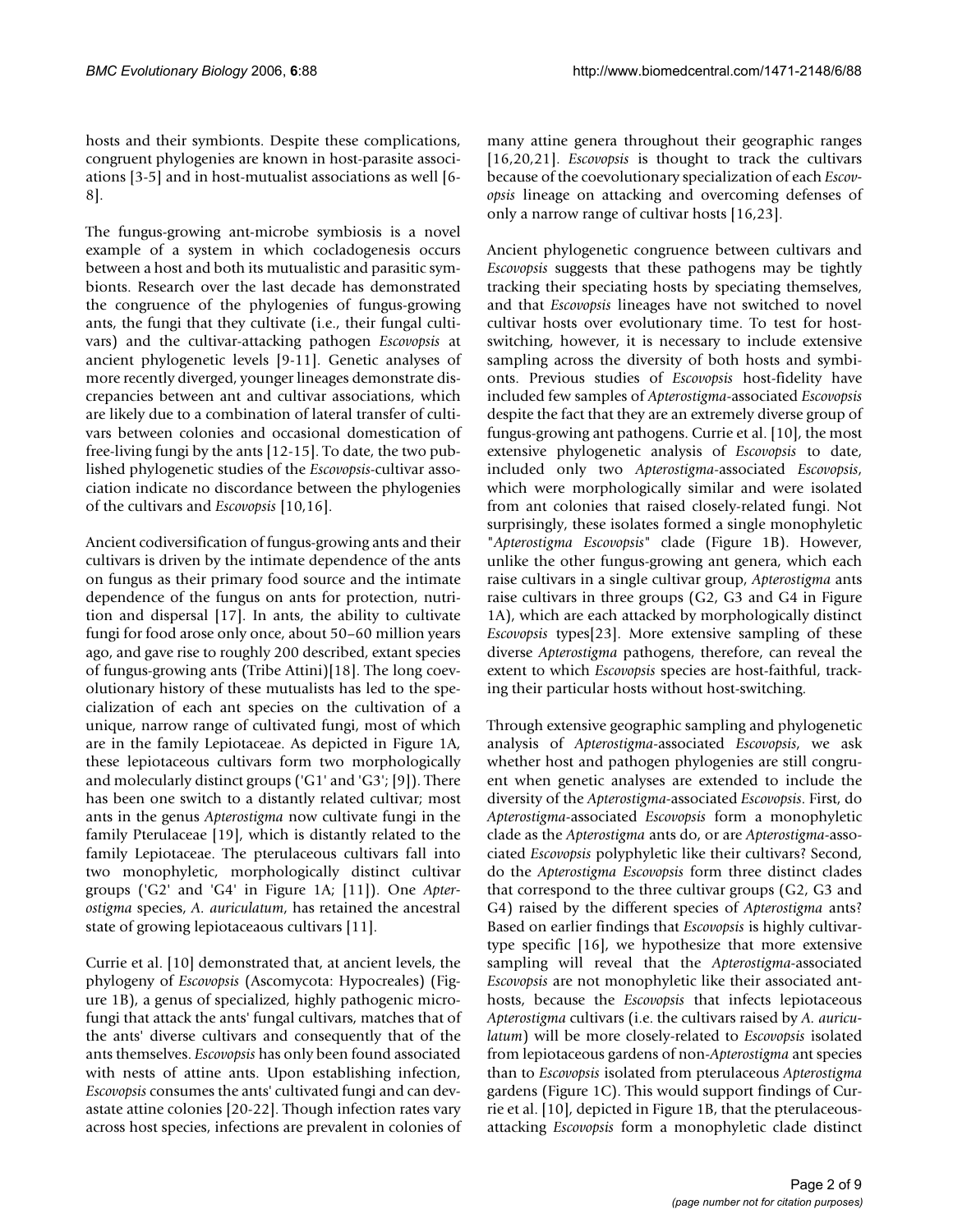

#### **Figure 1**

**Current symbiont phylogenies and hypothesized** *Escovopsis* **relationships**. (a) Cultivar phylogeny simplified from [9- 11] (b) *Escovopsis* phylogeny from [10]. This phylogenetic reconstruction, the most complete to date, includes very few *Apterostigma*-associated pathogens. (c) Hypothesized *Escovopsis* phylogeny in which there are four distinct *Escovopsis* clades corresponding to the four known cultivar clades. In this hypothesized phylogeny, the Pterulaceae-attacking pathogens are distinct from the Lepiotiaceae-attacking pathogens. \* indicates *Apterostigma*-associated symbionts. Note that the only *Apterostigma*associated symbionts outside the G2/G4 clade are those isolated from colonies of *A. auriculatum*, the only *Apterostigma* sp. that does not cultivate pterulaceous fungi [11, 13]. See introduction for further details.

from the *Escovopsis* that infects lepiotaceous cultivars, but would contradict their findings of complete congruence between ant, cultivar, and *Escovopsis* phylogenies. We further hypothesize that more extensive sampling will reveal that pterulaceous-attacking *Escovopsis* will fall into two clades associated with the two pterulaceous cultivar groups (G2 and G4). Overall, in looking at the fungusgrowing ant-microbe symbiosis as a whole, we predict four host-specific *Escovopsis* clades that are each specialized at attacking one of the four known fungus-growing ant cultivar groups (G1, G2, G3 and G4) (Figure 1C).

# **Results**

# *Diversity of* **Apterostigma***-associated* **Escovopsis**

Of 623 colonies from which microbes were sampled, at least one fungal symbiont (either cultivar or *Escovopsis*) was isolated from each of 410 colonies. For the purpose of this study, based on field identification of the ants, garden architecture and growth form of cultivar isolates, each colony was classified as either a G2, G3 or G4 colony, which raise respectively G2, G3 and G4 cultivars (see introduction).

*Escovopsis* infection of these 410 colonies was common and pathogen phenotypes were diverse. G2 colonies and G4 colonies had much higher infection rates than G3 colonies (G-test with Yate's Correction: G2 vs. G3, G = 36.0, df = 1, p < 0.0001; G4 vs. G3, G = 6.3, df = 1, p < 0.0001; G2 vs G4, G =  $0.1$ , df = 1, p =  $0.8$ ). More than 50% of G2 and G4 colonies were infected with at least one *Escovopsis* type, whereas only 11% of G3 colonies were infected (Table 1). *Escovopsis* samples isolated from infected colonies were classified into four morphotypes based on spore-color: brown, yellow, white and pink. These types have different micromorphological conidiophore structures (Currie, unpublished) and likely represent different *Escovopsis* lineages. In the absence of proper species descriptions, we will refer to the different *Escovopsis* line-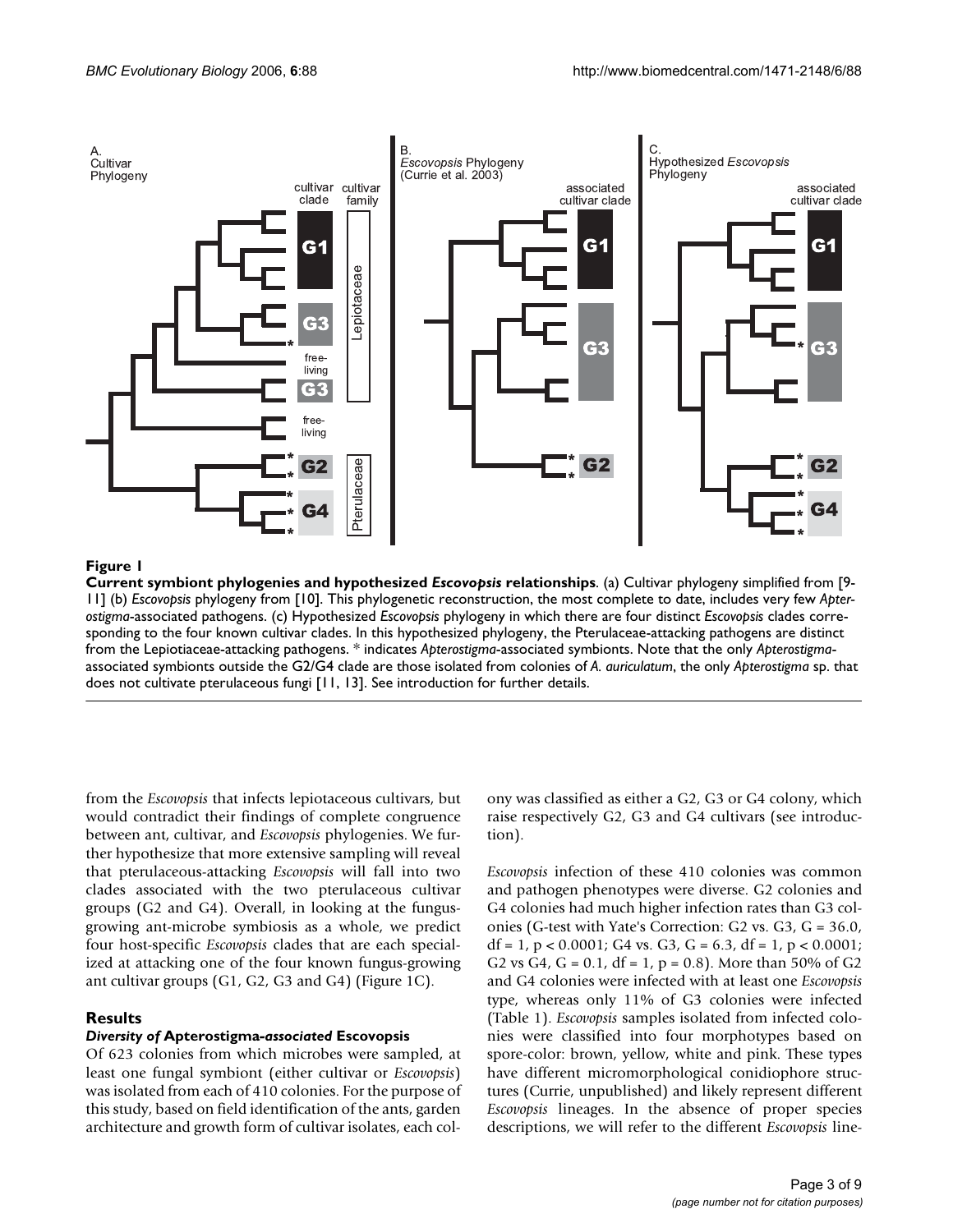ages by their characteristic spore-color (white, pink, yellow, brown). While white and pink *Escovopsis* were each specific to a single cultivar group, brown *Escovopsis* infected both G2 cultivars and G4 cultivars, and yellow *Escovopsis* infected both G2 cultivars and G3 cultivars. The yellow *Escovopsis* isolates associated with these two clades, however, are micromorphologically distinct from one another (Currie, unpublished) and likely are two separate species. A small percentage of colonies (10% of G2 colonies) were infected by multiple *Escovopsis* morphotypes (Table 1).

# *Phylogenetic relationships of* **Apterostigma***-associated*  **Escovopsis**

The results of parsimony, likelihood and Bayesian analyses were highly concordant. Three well supported clades were identified that correspond to brown, white and pink *Escovopsis* (Figure 2). Yellow *Escovopsis* is not monophyletic; G2-attacking yellow *Escovopsis* is genetically distinct from the single isolate of G3-attacking yellow Escovopsis. Overall, as predicted, these diverse *Apterostigma*-associated *Escovopsis* do not form a monophyletic clade. Both the yellow and pink *Escovopsis* isolated from *Apterostigma* colonies with G3 cultivars are nested within other G3-attacking *Escovopsis* and are distinct from other *Apterostigma*-associated *Escovopsis*. Contradictory to our predictions, G2-attacking and G4-attacking *Escovopsis* do not form separate, monophyletic clades. Within the brown *Escovopsis*, there are two clades of G4-associated *Escovopsis*. Parametric-bootstrapping verified the polyphyly of isolates of G4-associated *Escovopsis*. The null hypothesis of a single origin of G4-associated *Escovopsis* was rejected at p < 0.001. This implies that brown *Escovopsis* has switched multiple times between G2 and G4 hosts.

# **Discussion**

Phylogenetic patterns of the fungus-growing ant microbe symbiosis reveal a coevolutionary history of host-fidelity punctuated by occasional host-shifts. All known *Escovopsis* lineages have some limitation to their host-range. For example, we here show that pink *Escovopsis* attacks only lepiotaceous G3 cultivars (including *A. auriculatum*'s cultivars), white *Escovopsis* attacks only G2 cultivars, and though *Escovopsis* with yellow spores attacks both G2 and G3 cultivars, the yellow *Escovopsis* lineages associated with each of these host groups are morphologically and genetically distinct (Figure 2). Despite this specificity, however, there is not complete congruence of host and pathogen phylogenies as suggested by previous studies [10], indicating that *Escovopsis* host ranges have shifted and may continue to shift (Figure 3). This complex history parallels that of other symbiotic associations in which extensive sampling reveals that codiversification is interrupted often by host-switches [13,24-26]. In fact, it appears that the cases where cocladogenesis persists over evolutionary time are mostly vertically-transmitted endosymbionts [27-30], whereas most ectosymbionts, such as *Escovopsis* and the fungal cultivar, show patterns of switching and absence of strict cocladogenesis with their hosts.

Adaptive processes may explain the host-fidelity of most *Escovopsis* types, which leads to the host-specific *Escovopsis* clades revealed here. Gerardo et al. [23] demonstrated through microbial bioassays that *Escovopsis* lineages are attracted to chemical signals released by their host cultivars. For example, in microbial bioassays, isolates of yellow *Escovopsis* from G2-*Apterostigma* colonies grow more rapidly towards chemical signals produced by G2 than by G4 and G3 cultivars, which is consistent with the hostrange of yellow *Escovopsis*. Unlike yellow *Escovopsis*, brown *Escovopsis* from G2-*Apterostigma* colonies is equally attracted to G2 and G4 cultivars. It is possible that this host-attraction would make it easier for brown *Escovopsis* to switch between G2 and G4 hosts than it would be for yellow *Escovopsis* to switch between hosts, because brown *Escovopsis* would be equally likely to move through G2 and G4 fungal gardens, find healthy cultivar and establish infection. This is consistent with the phylogenetic results here, where is seems that brown *Escovopsis* has switched between G2 and G4 hosts.

Microbial bioassays have also revealed that cultivars can defend themselves against some *Escovopsis* but not others [23]. G3-*Apterostigma* cultivars can inhibit isolates of both brown *Escovopsis* and G2-associated yellow *Escovopsis* but cannot inhibit isolates of pink *Escovopsis*, possibly explaining why brown and G2-associated yellow *Escovopsis* do not attack G3 cultivars in nature, while pink *Escovopsis* does. Brown and yellow *Escovopsis* are not, however, inhibited by most isolates of G2 and G4 cultivars, explaining why natural infection is possible in these host-parasite combinations. Overall, both cultivar defense against *Escovopsis* and *Escovopsis'* attraction to host cultivars may maintain *Escovopsis'* specialization and prevent rampant hostswitching.

Because *Escovopsis* species are host-specific, we hypothesized that wider sampling of *Escovopsis* would reveal four *Escovopsis* clades that correspond to four cultivar and ant clades (Figure 1). However, contradictory to our hypothesis (Figure 1c), G4-associated *Escovopsis* are not monophyletic (Figure 3b). Furthermore, there is a lack of congruence of cultivar and *Escovopsis* phylogenies at deeper nodes (Figure 3). Whereas previous analyses [9- 11] have indicated that *Apterostigma* ants, their pterulaceous cultivars and their associated *Escovopsis* are distantly-related to the highly-derived leafcutter ants and their associated microbes (including G1 cultivars), some *Apterostigma*-associated *Escovopsis* lineages, namely brown *Escovopsis*, are sister to the *Escovopsis* attacking G1 cultivars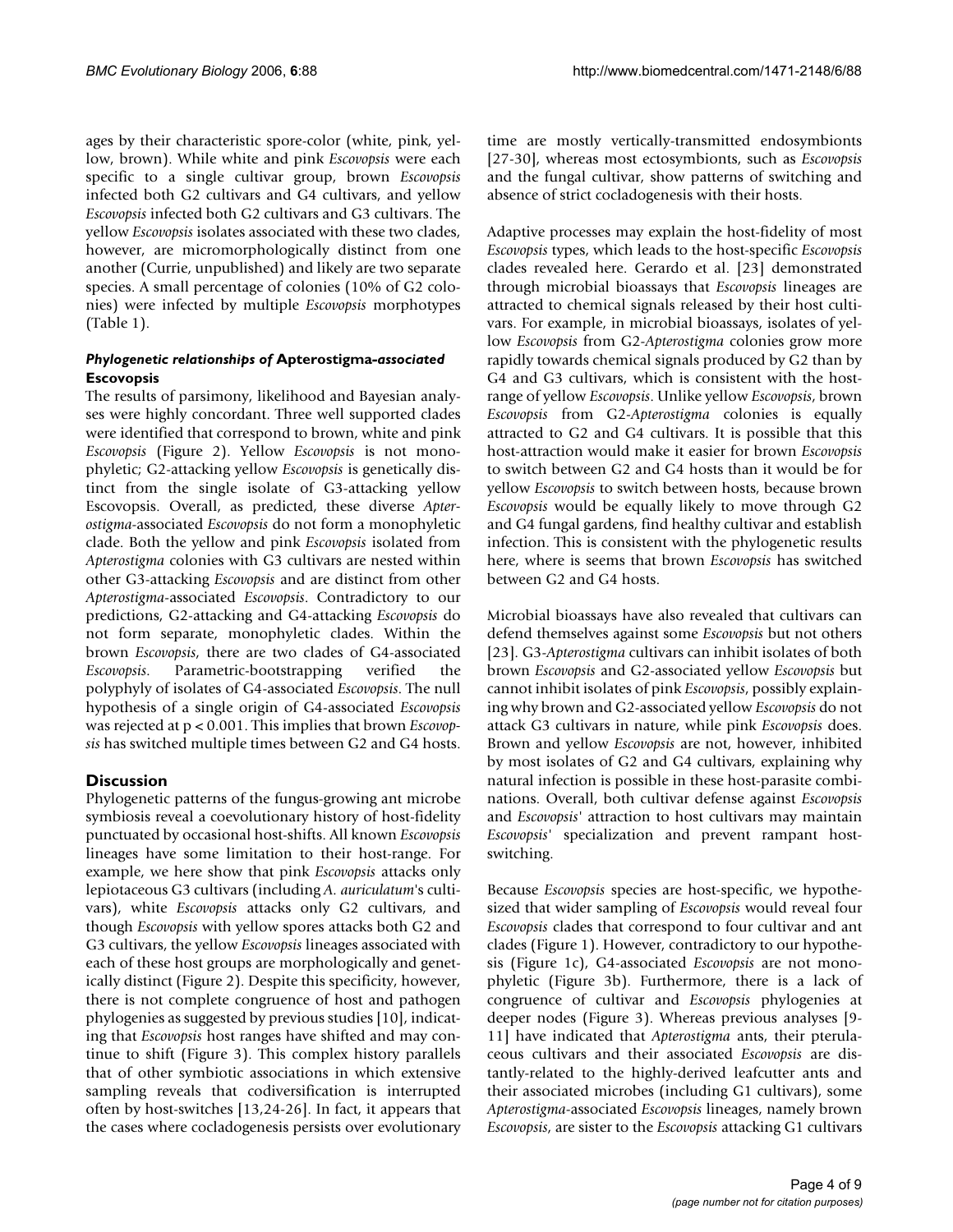| Cultivar Clade | # colonies successfully<br>sampled for symbiotic<br>microbes | # colonies infected<br>with Escovopsis | # colonies infected with   |                      |                     |                    | # colonies infected<br>with multiple<br>Escovopsis types |
|----------------|--------------------------------------------------------------|----------------------------------------|----------------------------|----------------------|---------------------|--------------------|----------------------------------------------------------|
|                |                                                              |                                        | brown<br><b>Escovopsis</b> | yellow<br>Escovopsis | white<br>Escovopsis | pink<br>Escovopsis |                                                          |
| G <sub>2</sub> | 350                                                          | 185 (52%)                              | 4                          | 64 <sup>2</sup>      | 17                  | 0                  | 35 <sup>1</sup>                                          |
| G3             | 55                                                           | 6(11%)                                 | 0                          | 2                    | 0                   |                    | 0                                                        |
| G4             | 6                                                            | 4(67%)                                 | 4                          | 0                    | 0                   | 0                  | 0                                                        |

#### **Table 1: Distribution and diversity of** *Apterostigma Escovopsis* **infections.**

*Escovopsis* types are identified here according to spore-color. 1 For the G2-cultivar colonies, the number of infections based on spore-color exceeds the number of total infections because many colonies were infected with two or three *Escovopsis* types. 2 Though sharing a similar spore-color, the G2-attacking and G3-attacking yellow *Escovopsis* have distinct micromorphologies (Currie, unpublished).

(fig 3b). This suggests that an *Escovopsis* lineage switched between these two distantly-related, ecologically-distinct fungal hosts (i.e. *Apterostigma* colonies and leafcutter colonies).

Discordance of host and pathogen phylogenies suggests that *Escovopsis* lineages have switched hosts over the evolutionary history of their host association, but the available evidence does not allow inference regarding the frequency at which switching occurs. It is also unclear whether switching involves the acquisition of novel *Escovopsis* strains by the ants from their environment, or whether it involves the direct transmission of *Escovopsis* between colonies by some unknown mechanism. Further research on the exact mechanism of *Escovopsis* transmission would be helpful in revealing the likelihood of pathogen exchange between colonies containing distantlyrelated cultivars.

#### **Conclusion**

Phylogenetic analyses coupled with extensive sampling of host and parasites reveal a more complete picture of the complexity of the *Escovopsis*-cultivar association in colonies of fungus-growing ants, which consists of specialized pathogen species that occasionally switch between distantly-related hosts. Clades of closely-related *Escovopsis* attack specific cultivar groups, causing the matching of cultivar and *Escovopsis* phylogenies at some scales. Discordance of host-parasite phylogenies, however, arises due to host-switching (Figure 3). These results reveal the need for additional sampling across the fungus-growing ant microbial symbiosis as a whole. To date, there has not been extensive sampling and analysis of the pathogens that attack the diverse G3 cultivars grown by many fungus-growing ant species [13]. There are also few published genetic analyses of the cultivars of the leafcutter ants, agricultural pests in much of the Neotropics, and the leafcutter-associated *Escovopsis*. Broad sampling and genetic analyses across the symbiosis will give insight into how

labile these associations are over both ecological and evolutionary time.

#### **Methods**

#### *Collections and infection prevalence*

From 2001–2004, we sampled 632 *Apterostigma* colonies collected across their geographic range in order to isolate fungal symbionts (cultivar and *Escovopsis*). All fungi were cultured following procedures of [16]. *Escovopsis* samples from Panama, Costa Rica, and Argentina were maintained as live cultures on potato dextrose agar with 50 mg/L each of penicillin and streptomycin until spores and mycelium could be directly frozen at -80 degrees. Fungal samples from Ecuador were only temporally maintained live after collection and were then stored in 95% alcohol prior to export from the country. DNA extraction of frozen samples followed a CTAB extraction protocol modified from [31].

Infection prevalence in the three colony-types (G2, G3 and G4) was determined by dividing the number of colonies infected with *Escovopsis* by the total number of colonies from which either *Escovopsis* or cultivar was successfully isolated (colonies from which no microbes were isolated were excluded from these analyses). We then used log-likelihood ratio tests (a.k.a. G-tests) to compare rates of infection across colony-types. These tests were performed in R (ver 2.3.1, [32]) using the function g.test.r [33] with the William's correction applied.

#### *Samples for phylogenetic reconstruction*

To determine the relationship amongst *Escovopsis* strains isolated from *Apterostigma* spp. colonies, samples for phylogenetic reconstruction were selected to include all *Escovopsis* morphotypes isolated from *Apterostigma* spp. colonies. Because colonies with G2 cultivars are commonly found and are frequently infected with *Escovopsis*, we sequenced more *Escovopsis* strains from G2 (n = 44) than from G3  $(n = 5)$  or G4  $(n = 4)$  colonies. We also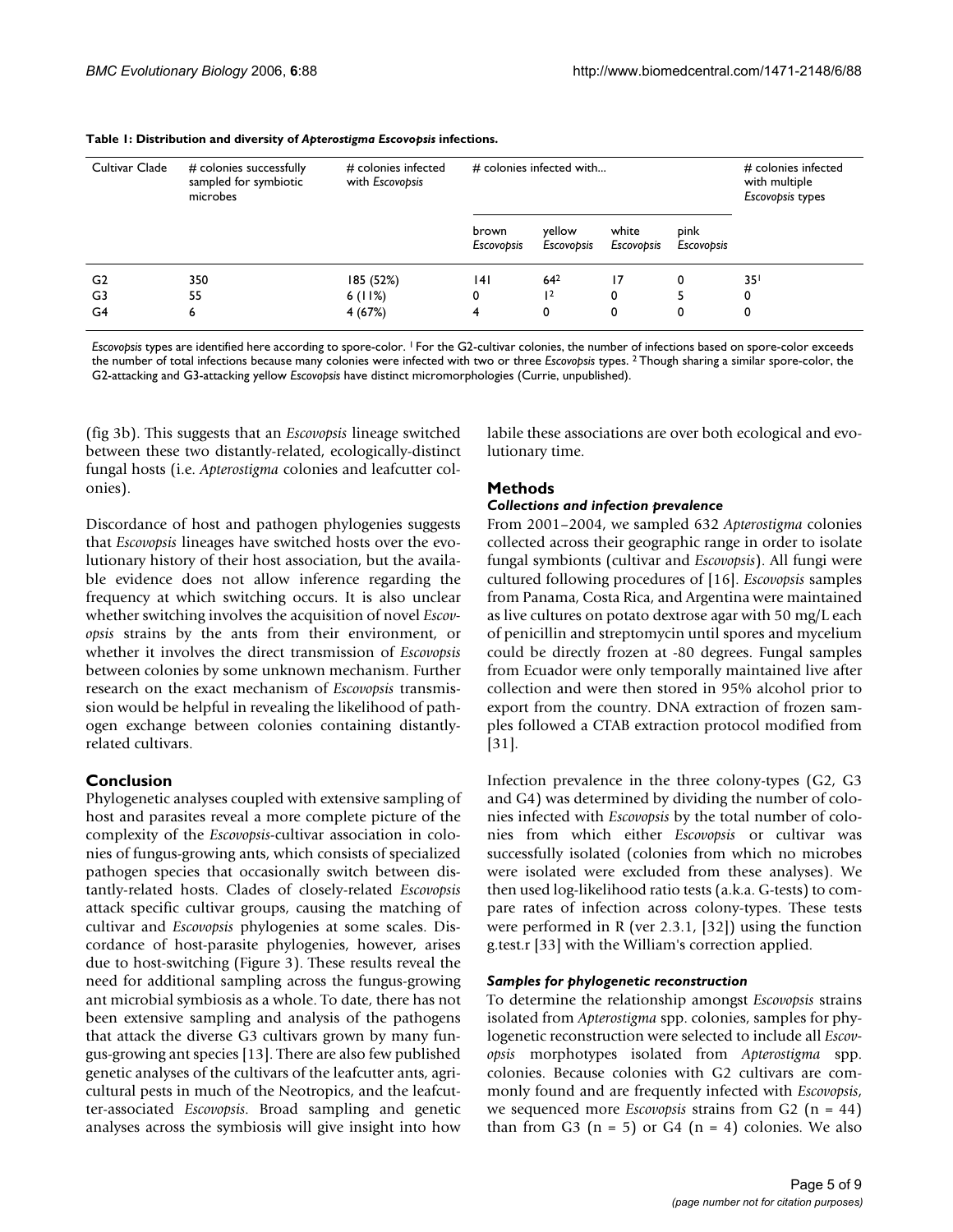

#### **Figure 2**

*Escovopsis* **phylogeny based on EF-1 alpha sequencedata**. Each branch is labeled with likelihood bootstrap values (above), Bayesian posterior probabilities (below, left) and parsimony bootstrap values (below, right). Unlabeled branches have values of less than 50 for at least two analyses of support. \* indicates that all three support values are 95 or greater. Each *Escovopsis* node is labeled with a sample code, the name of the associated ant species, and the country of origin (AR, Argentina; CR, Costa Rica; GU; Guyana; EC, Ecuador; PA, Panama). Labels for isolates from *Apterostigma* colonies are in bold. # emphasizes the G4-associated *Escovopsis*, which are not monophyletic. ^ marks the two *Apterostigma Escovopsis* isolates included in a previously published analysis [10]. Bars along the right side indicate the spore-color of the sample and the host-cultivar clade. Not all outgroups are shown for clarity.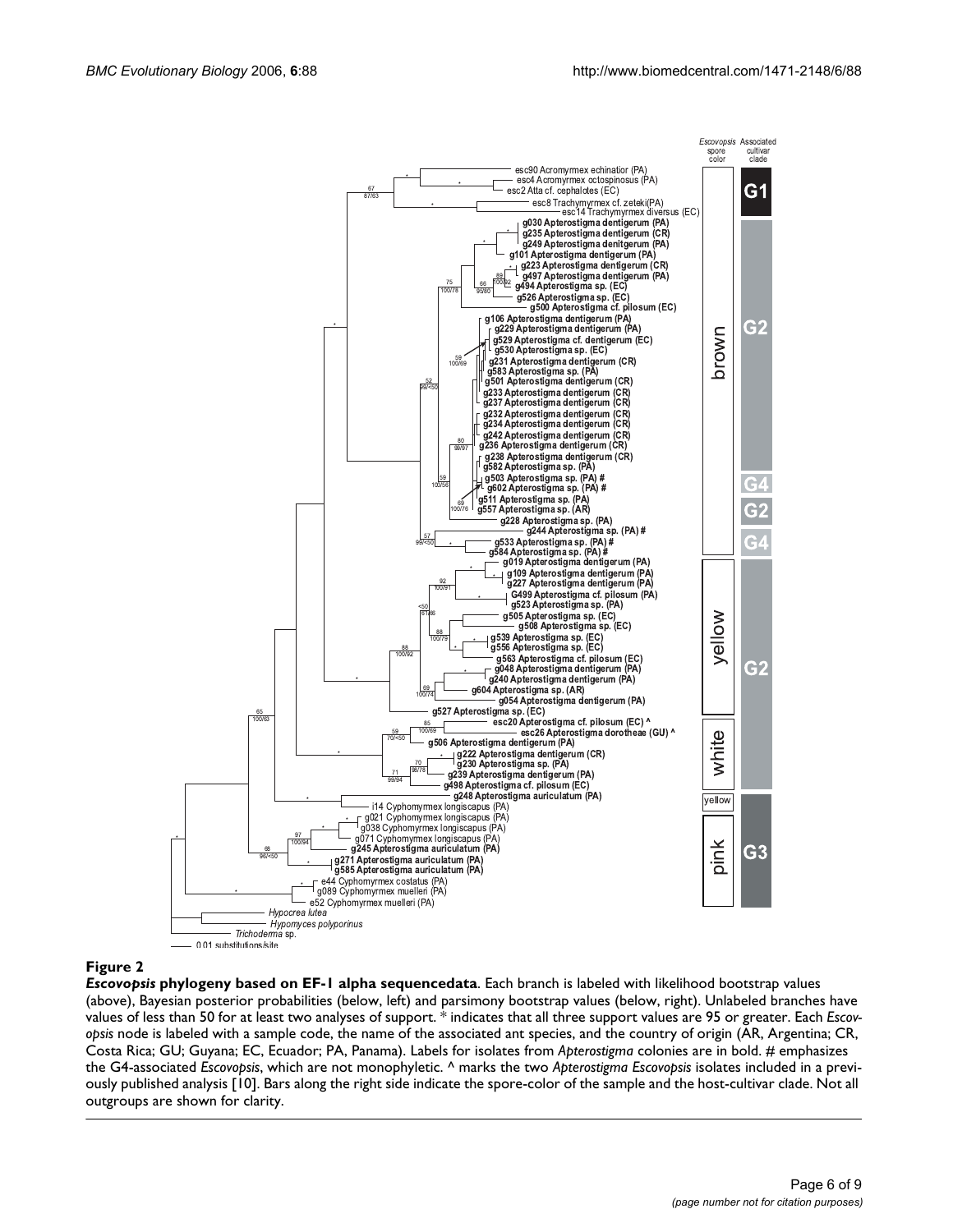

# Figure 3

**Comparison of cultivar and** *Escovopsis* **phylogenies**. (a) Cultivar phylogeny as in Figure 1A. (b) *Escovopsis* phylogeny synthesized from Figure 2. \* indicates fungal symbionts from *Apterostigma* colonies. Clades of *Escovopsis* corresponding to cultivar clades suggests coevolutionary specialization of the pathogen, but discordance of the host and pathogen phylogenies as a whole suggests occasional host-switching by *Escovopsis* during the evolutionary history of the association.

sequenced one yellow-spored *Escovopsis* sample isolated from a *Cyphomyrmex longiscapus* colony for comparison with other yellow *Escovopsis* included this study. Sequencing targeted a 987 nucleotide stretch spanning 1 exon of nuclear elongation factor-1 alpha (EF-1  $\alpha$ ) using PCR primers EF1-983F and EF1-2218 as well additional internal sequencing primers EF1-6mf and EF1-6mr [16]. All sequences are deposited in Genbank [Gen-Bank:[DQ848156](http://www.ncbi.nih.gov/entrez/query.fcgi?db=Nucleotide&cmd=search&term=DQ848156) – [DQ848209](http://www.ncbi.nih.gov/entrez/query.fcgi?db=Nucleotide&cmd=search&term=DQ848209)].

In the final alignment, we included five previously sequenced *Apterostigma*-associated *Escovopsis* [Gen-Bank:[AY172618](http://www.ncbi.nih.gov/entrez/query.fcgi?db=Nucleotide&cmd=search&term=AY172618), GenBank:[AY172619](http://www.ncbi.nih.gov/entrez/query.fcgi?db=Nucleotide&cmd=search&term=AY172619), Gen-Bank:[AY629395](http://www.ncbi.nih.gov/entrez/query.fcgi?db=Nucleotide&cmd=search&term=AY629395)–[AY629397\]](http://www.ncbi.nih.gov/entrez/query.fcgi?db=Nucleotide&cmd=search&term=AY629397) as well as sequences of *Escovopsis* isolated from colonies of other fungus-growing ant genera [GenBank:[AY172616,](http://www.ncbi.nih.gov/entrez/query.fcgi?db=Nucleotide&cmd=search&term=AY172616) GenBank[:AY172617,](http://www.ncbi.nih.gov/entrez/query.fcgi?db=Nucleotide&cmd=search&term=AY172617) GenBank[:AY172620,](http://www.ncbi.nih.gov/entrez/query.fcgi?db=Nucleotide&cmd=search&term=AY172620) GenBank:[AY172630,](http://www.ncbi.nih.gov/entrez/query.fcgi?db=Nucleotide&cmd=search&term=AY172630) GenBank: <u>[AY172631](http://www.ncbi.nih.gov/entrez/query.fcgi?db=Nucleotide&cmd=search&term=AY172631)</u>, GenBank: <u>[AY629363](http://www.ncbi.nih.gov/entrez/query.fcgi?db=Nucleotide&cmd=search&term=AY629363)</u>, Gen-Bank:[AY629366](http://www.ncbi.nih.gov/entrez/query.fcgi?db=Nucleotide&cmd=search&term=AY629366), GenBank[:AY629368,](http://www.ncbi.nih.gov/entrez/query.fcgi?db=Nucleotide&cmd=search&term=AY629368) GenBank[:AY62969](http://www.ncbi.nih.gov/entrez/query.fcgi?db=Nucleotide&cmd=search&term=AY62969), GenBank:[AY629376](http://www.ncbi.nih.gov/entrez/query.fcgi?db=Nucleotide&cmd=search&term=AY629376), Gen-Bank:[AY629390](http://www.ncbi.nih.gov/entrez/query.fcgi?db=Nucleotide&cmd=search&term=AY629390)]. For outgroups, we included sequences of *Aphysiostroma stercorarium* [GenBank:[AF543782](http://www.ncbi.nih.gov/entrez/query.fcgi?db=Nucleotide&cmd=search&term=AF543782)], *Bionectria ochroleuca* [GenBank[:AY489611\]](http://www.ncbi.nih.gov/entrez/query.fcgi?db=Nucleotide&cmd=search&term=AY489611), *Cordyceps taii* [GenBank:[AF543775](http://www.ncbi.nih.gov/entrez/query.fcgi?db=Nucleotide&cmd=search&term=AF543775)], *Hypocrea lutea* [Gen-Bank:[AF543781](http://www.ncbi.nih.gov/entrez/query.fcgi?db=Nucleotide&cmd=search&term=AF543781)], *Hypomyces polyporinus* [Gen-Bank:[AF543784](http://www.ncbi.nih.gov/entrez/query.fcgi?db=Nucleotide&cmd=search&term=AF543784)], *Metarhizium anisopliae* [GenBank:[AF543774](http://www.ncbi.nih.gov/entrez/query.fcgi?db=Nucleotide&cmd=search&term=AF543774)], *Nectria cinnabarina* [Gen-Bank:[AF543785](http://www.ncbi.nih.gov/entrez/query.fcgi?db=Nucleotide&cmd=search&term=AF543785)], *Ophionectria trichospora* [Gen-Bank:[AF543779](http://www.ncbi.nih.gov/entrez/query.fcgi?db=Nucleotide&cmd=search&term=AF543779)], *Pseudonectria rousseliana* [GenBank:[AF543780](http://www.ncbi.nih.gov/entrez/query.fcgi?db=Nucleotide&cmd=search&term=AF543780)], *Rotiferophthora anguistispora* [Gen-Bank:[AF543776](http://www.ncbi.nih.gov/entrez/query.fcgi?db=Nucleotide&cmd=search&term=AF543776)], *Sphaerostilbella berkeleyana* [Gen-Bank:[AF543783](http://www.ncbi.nih.gov/entrez/query.fcgi?db=Nucleotide&cmd=search&term=AF543783)] and *Trichoderma* sp. [GenBank: <u>[AY629398](http://www.ncbi.nih.gov/entrez/query.fcgi?db=Nucleotide&cmd=search&term=AY629398)</u>]. For simplicity, not all of these outgroups are presented in the phylogram in Figure 2.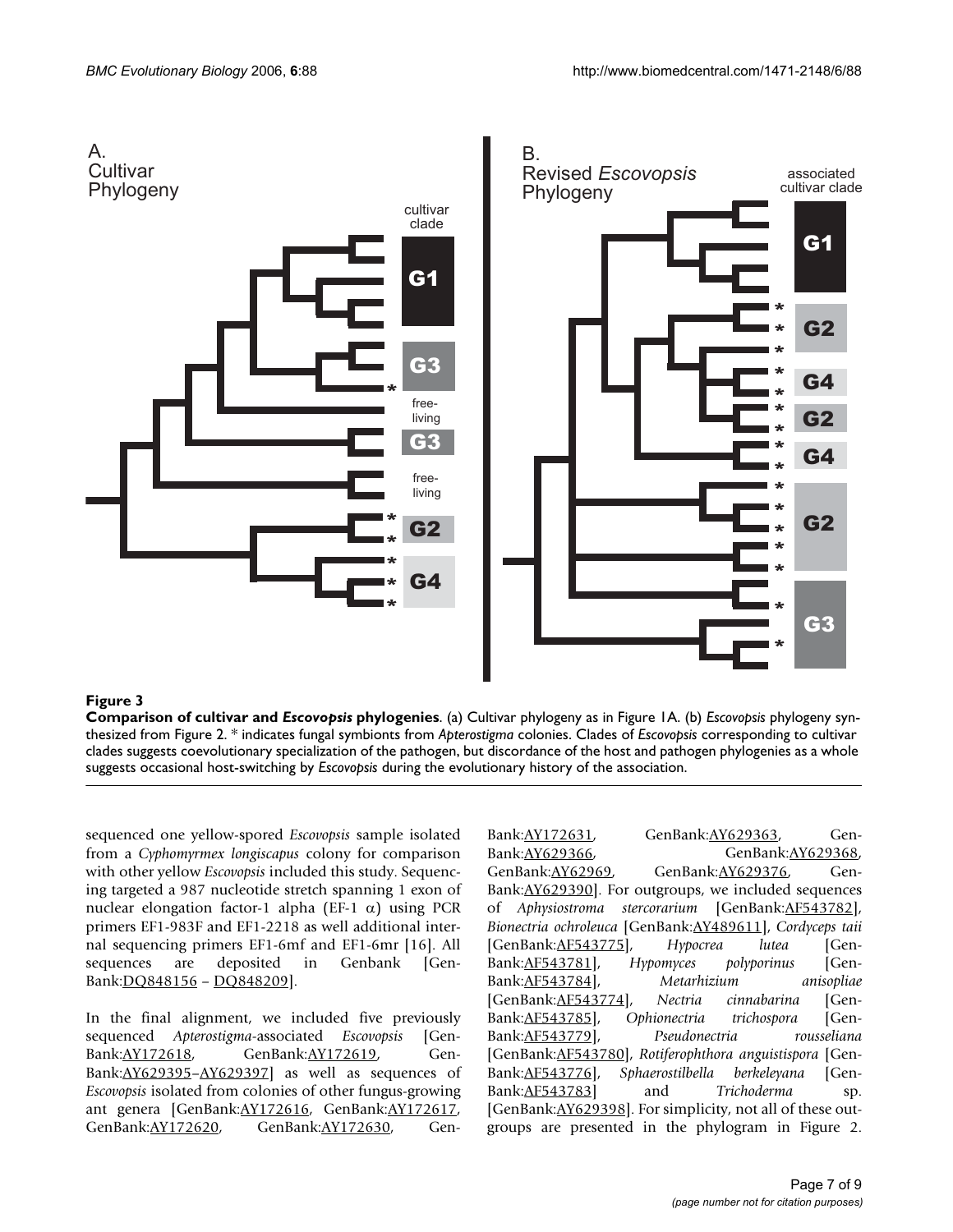Sequences were assembled in SeqMan II (ver 5.05, DNAS-TAR), aligned using Clustal W WWW [34]and edited manually in MacClade (ver 4.06, [35]).

#### *Phylogenetic analyses and hypothesis testing*

Parsimony analyses were performed in PAUP\* (ver 4.0b10, [36]) using heuristic searches with TBR branch swapping and 10,000 random addition sequence replicates (multrees = yes). In order to obtain estimates of clade support, non-parametric bootstrapping was performed with heuristic searches of 5000 replicate datasets and 10 random addition sequence replicates per dataset (multrees = no).

For maximum likelihood and Bayesian analyses, a model of sequence evolution was estimated for the data set using MODELTEST ver. 3.7 [37]. The chosen model, K81uf + pinvar + Γ, was used for all maximum likelihood analyses and parametric hypothesis testing. Because it is not possible to implement this model in Mr. Bayes, a more complex model of sequence evolution,  $GTR + p$ invar + Γ, was used in all Bayesian analyses.

For maximum likelihood analysis, we performed a successive approximation search using PAUP\* to estimate the topology [38]. Starting parameter values estimated from a parsimony tree (TBR branch swapping, 100 random addition sequence replicates, multrees = no) were used in an initial maximum-likelihood search. Parameters were then re-estimated from the resulting tree and the search was repeated with these new parameters. This procedure was repeated until the resulting tree was identical in topology to that from the previous iteration. Non-parametric bootstrapping was performed with heuristic searches of 1000 replicate datasets starting from a neighbor-joining tree (multrees = yes).

For Bayesian analyses, using Mr. Bayes (ver 3.0b4, [39]), four separate Markov Chain Monte Carlo (MCMC) runs were performed starting from random trees for each of four simultaneous chains. Runs were five million generations with a burn-in of 100,000 generations, default prior distribution for model parameters, and the differential heating parameter set to 0.2. The joint posterior probabilities and parameter estimates of each run were congruent, suggesting the chains were run for a sufficient number of generations to adequately sample the posterior probability landscape.

Phylogenetic analysis with no topological constraints indicated two origins of G4-associated *Escovopsis* (Figure 2). To test the hypothesis of monophyly of *Escovopsis* isolated from G4 colonies, we compared the observed, optimal tree (alternative hypothesis) to trees constrained to represent the null hypothesis of a single origin of G4

*Escovopsis*. Sequence evolution parameters were estimated by using maximum likelihood under the K81uf + pinvar + Γ. We used parametric bootstrapping procedures to evaluate 500 simulated datasets generated using Seq-Gen (ver  $1.2.5, [40]$ .

## **Authors' contributions**

All authors organized fieldwork and collected colonies. NMG and CRC isolated, maintained and stored fungal samples. NMG performed molecular work and analyzed data. UGM and CRC contributed reagents/materials/analysis tools. NMG wrote the paper. All authors read and commented on drafts of the manuscript, and approved the final manuscript.

### **Acknowledgements**

We are grateful to A. Castang, M. Goldstein, S. Jacobs, K. Richardson and J. Scott for help with sample processing and sequencing; Autoridad Nacional del Ambiente (Panama), Smithsonian Tropical Research Institute (Panama), Organization for Tropical Studies (Costa Rica), Ministerio del Ambiente y Energía (Costa Rica), Ministerio del Ambiente (Ecuador), Museo de Ciencias Naturales (Ecuador), Administración de Parques Nacionales (Argentina), and Dirección de Conservación y Manejo (Argentina) for research and collecting permits; M. Leone, O. Arosemena and S. Villamarin for logistical support; A. Himler, A. Little, S. Price, J. Scott, A. Smith and S. Villamarin for collections; and the Slow Dawgs for assisting with manuscript preparation. This work was supported by NSF Doctoral Dissertation Improvement Grant DEB-0308757 to N. M. G.; NSF IRCEB Grant DEB-0110073 to C. R. C. and U. G. M., and fellowships to N. M. G. from the Graduate School and the Section of Integrative Biology at the University of Texas at Austin.

#### **References**

- 1. Johnson KP, Adams RJ, Page RDM, Clayton DH: **[When do parasites](http://www.ncbi.nlm.nih.gov/entrez/query.fcgi?cmd=Retrieve&db=PubMed&dopt=Abstract&list_uids=12554438) [fail to speciate in response to host speciation?](http://www.ncbi.nlm.nih.gov/entrez/query.fcgi?cmd=Retrieve&db=PubMed&dopt=Abstract&list_uids=12554438)** *Systematic Biology* 2003, **52(1):**37-47.
- 2. Page RDM: **Tangled Trees: Phylogeny, Cospeciation and Coevolution.** Chicago , University of Chicago Press; 2003 .
- 3. Hafner MS, Sudman PD, Villablanca FX, Spradling TA, Demastes JW, Nadler SA: **[Disparate rates of molecular evolution in cospeci](http://www.ncbi.nlm.nih.gov/entrez/query.fcgi?cmd=Retrieve&db=PubMed&dopt=Abstract&list_uids=8066445)[ating hosts and parasites.](http://www.ncbi.nlm.nih.gov/entrez/query.fcgi?cmd=Retrieve&db=PubMed&dopt=Abstract&list_uids=8066445)** *Science* 1994, **265(5175):**1087-1090.
- 4. Sorenson MD, Balakrishnan CN, Payne RB: **[Clade-limited coloni](http://www.ncbi.nlm.nih.gov/entrez/query.fcgi?cmd=Retrieve&db=PubMed&dopt=Abstract&list_uids=14965909)[zation in brood parasitic finches \(Vidua spp.\).](http://www.ncbi.nlm.nih.gov/entrez/query.fcgi?cmd=Retrieve&db=PubMed&dopt=Abstract&list_uids=14965909)** *Systematic Biology* 2004, **53(1):**140-153.
- 5. Johnson KP, Clayton DH: **Coevolutionary history of ecological replicates: comparing phylogenies of wing and body lice to columbiform hosts.** In *Tangled Trees: Phylogeny, Cospeciation and Coevolution* Edited by: Page RDM. Chicago , University of Chicago Press; 2003:262-286.
- 6. Clark MA, Moran NA, Baumann P, Wernegreen JJ: **[Cospeciation](http://www.ncbi.nlm.nih.gov/entrez/query.fcgi?cmd=Retrieve&db=PubMed&dopt=Abstract&list_uids=10937228) between bacterial endosymbionts (Buchnera) and a recent [radiation of aphids \(Uroleucon\) and pitfalls of testing for phy](http://www.ncbi.nlm.nih.gov/entrez/query.fcgi?cmd=Retrieve&db=PubMed&dopt=Abstract&list_uids=10937228)[logenetic congruence.](http://www.ncbi.nlm.nih.gov/entrez/query.fcgi?cmd=Retrieve&db=PubMed&dopt=Abstract&list_uids=10937228)** *Evolution* 2000, **54(2):**517-525.
- Herre EA, Machado CA, Bermingham E, Nason JD, Windsor DM, McCafferty SS, VanHouten W, Bachmann K: **Molecular phylogenies of figs and their pollinator wasps.** *Journal of Biogeography* 1996, **23(4):**521-530.
- 8. Itino T, Davies SJ, Tada H, Hieda O, Inoguchi M, Itioka T, Yamane S, Inoue T: **Cospeciation of ants and plants.** *Ecological Research* 2001, **16(4):**787-793.
- 9. Chapela IH, Rehner SA, Schultz TR, Mueller UG: **Evolutionary history of the symbiosis between fungus-growing ants and their fungi.** *Science* 1994, **266(5191):**1691-1694.
- 10. Currie CR, Wong B, Stuart AE, Schultz TR, Rehner SA, Mueller UG, Sung GH, Spatafora JW, Straus NA: **[Ancient tripartite coevolu](http://www.ncbi.nlm.nih.gov/entrez/query.fcgi?cmd=Retrieve&db=PubMed&dopt=Abstract&list_uids=12532015)-**